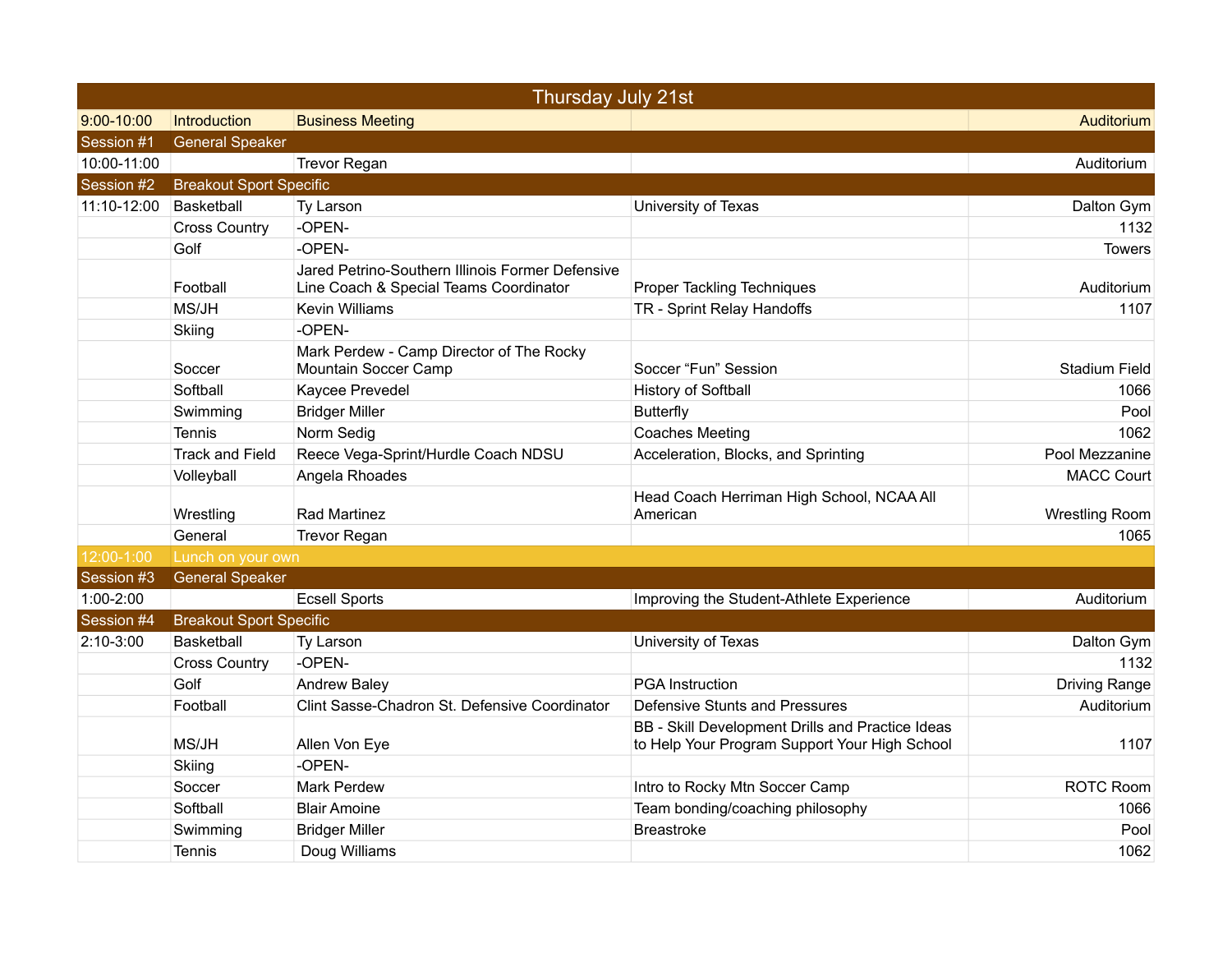|            | <b>Track and Field</b>         | Reece Vega-Sprint/Hurdle Coach NDSU                      | Hurdle Development and Drills                         | Pool Mezzanine        |
|------------|--------------------------------|----------------------------------------------------------|-------------------------------------------------------|-----------------------|
|            | Volleyball                     | Angela Rhoades                                           |                                                       | <b>MACC Court</b>     |
|            | Wrestling                      | Rad Martinez                                             | Head Coach Herriman High School, NCAA All<br>American | <b>Wrestling Room</b> |
|            | General                        | <b>Blair Amoine</b>                                      | Team bonding/coaching philosophy                      | 1066                  |
| Session #5 | <b>Breakout Sport Specific</b> |                                                          |                                                       |                       |
| 3:05-4:00  | Basketball                     | Ayanna McWilliams                                        | LCCC                                                  | Dalton Gym            |
|            | <b>Cross Country</b>           | -OPEN-                                                   |                                                       | 1132                  |
|            | Golf                           | <b>Andrew Baley</b>                                      | <b>PGA</b> Instruction                                | <b>Driving Range</b>  |
|            | Football                       | Micah Smith-Chadron St. Offensive Coordinator            | QB Run Game                                           | Auditorium            |
|            | MS/JH                          | Kasey Garnhart                                           | WR - Scoring from a Front Headlock                    | Wrestling Room        |
|            | Skiing                         | -OPEN-                                                   |                                                       |                       |
|            | Soccer                         | <b>Mark Perdew</b>                                       | "Rise Up!" Inspiration Session                        | <b>ROTC Room</b>      |
|            | Softball                       | <b>Marty McKinney</b>                                    | Youth softball in WY - How to build a program         | 1066                  |
|            | Swimming                       | <b>Bridger Miller</b>                                    | Freestyle                                             | Pool                  |
|            | Tennis                         | Doug Williams                                            |                                                       | 1062                  |
|            | <b>Track and Field</b>         | Distance Coach NDSU                                      | Designing a XC Season                                 | Pool Mezzanine        |
|            | Volleyball                     | Angela Rhoades                                           |                                                       | <b>MACC Court</b>     |
|            | Wrestling                      | Kasey Garnhart                                           | WR - Scoring from a Front Headlock                    | <b>Wrestling Room</b> |
|            | General                        | <b>Mark Perdew</b>                                       | "Rise Up!" Inspiration Session                        | <b>ROTC Room</b>      |
| Session #6 | <b>Breakout Sport Specific</b> |                                                          |                                                       |                       |
| 4:05-5:00  | <b>Basketball</b>              | Ayanna McWilliams                                        | <b>LCCC</b>                                           | Dalton Gym            |
|            | <b>Cross Country</b>           | -OPEN-                                                   |                                                       | 1132                  |
|            | Golf                           | Jacob Kraft                                              | <b>Golf Coaches Meeting</b>                           | <b>Towers</b>         |
|            | Football                       | Wes Coomes-Chadron St. Special Teams<br>Coordinator/DB's | DB Techniques and Teaching Cover 4                    | Auditorium            |
|            | MS/JH                          | Ken Bruckner                                             | TR - Junior High Pole Vault                           | 1107                  |
|            | Skiing                         | -OPEN-                                                   |                                                       |                       |
|            | Soccer                         | <b>Mark Perdew</b>                                       | Soccer Training Session                               | <b>Stadium Field</b>  |
|            | Softball                       | Kaycee Prevedel                                          |                                                       |                       |
|            | Swimming                       | <b>Bridger Miller</b>                                    | <b>Backstroke</b>                                     | Pool                  |
|            | Tennis                         | Doug Williams                                            |                                                       | 1062                  |
|            | <b>Track and Field</b>         | Distance Coach NDSU                                      | Distance/Middle Distance Training                     | Pool Mezzanine        |
|            | Volleyball                     | Angela Rhoades                                           | Game. Set. Victory!                                   | <b>MACC Court</b>     |
|            | Wrestling                      | Rad Martinez                                             | Head Coach Herriman High School, NCAA All<br>American | <b>Wrestling Room</b> |
|            | General                        | Escell                                                   |                                                       |                       |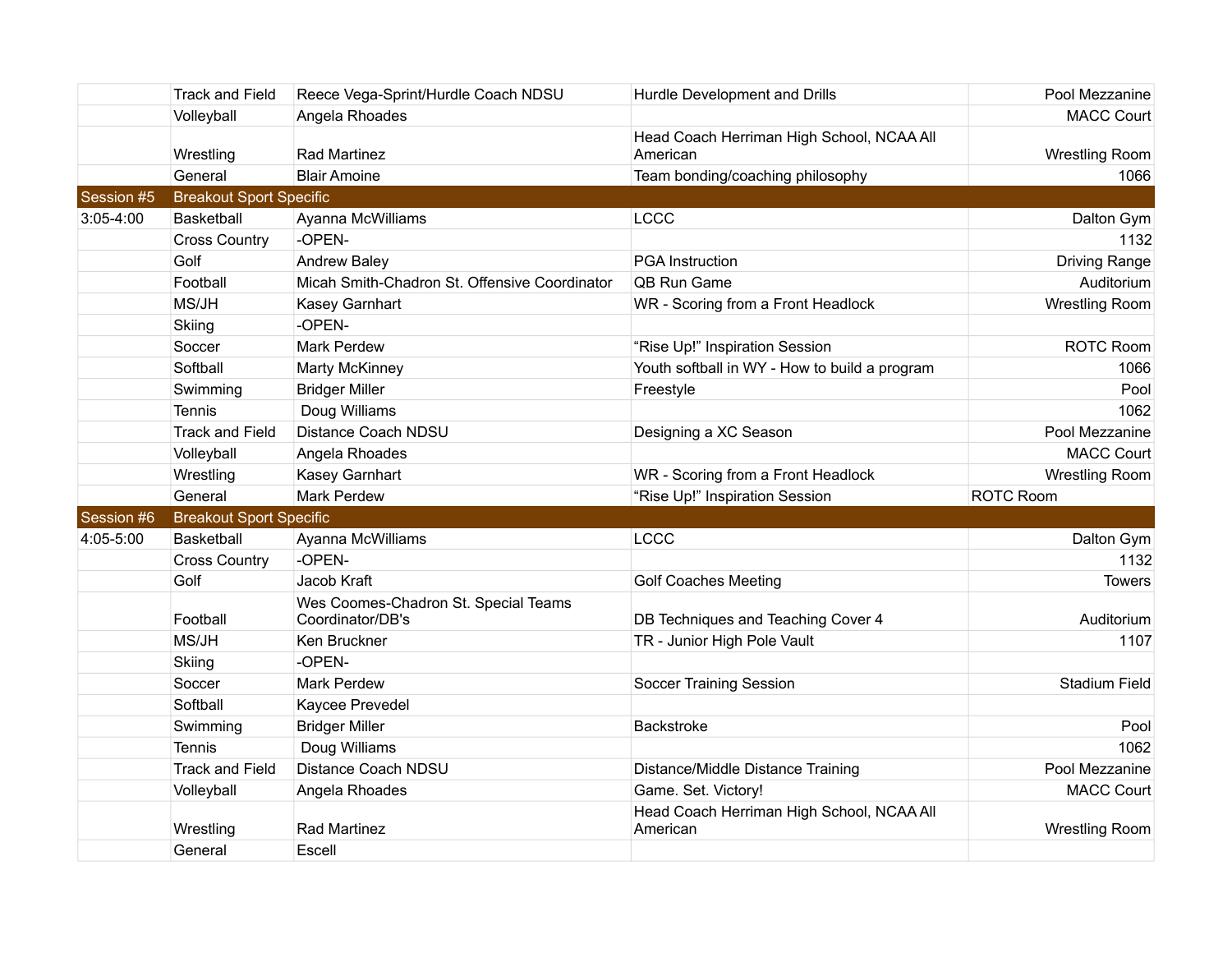|             |                                | Friday July 22nd                                          |                                                                                      |                      |
|-------------|--------------------------------|-----------------------------------------------------------|--------------------------------------------------------------------------------------|----------------------|
|             |                                |                                                           |                                                                                      |                      |
| Session #7  | <b>General Speaker</b>         |                                                           |                                                                                      |                      |
| 8:30-9:30   |                                | Mitch Hull                                                | What's the greatest resource in the mental well-<br>being of students? It's COACHES  | Auditorium           |
| Session #8  | <b>Breakout Sport Specific</b> |                                                           |                                                                                      |                      |
| 9:40-10:30  | Basketball                     | <b>Matt Strickland</b>                                    | Louisiana State Univ. Shreveport                                                     | Dalton Gym           |
|             | <b>Cross Country</b>           | -OPEN-                                                    |                                                                                      | 1132                 |
|             | Golf                           | <b>Andrew Baley</b>                                       | <b>PGA</b> Instruction                                                               | <b>Driving Range</b> |
|             | Football                       | Derek VandeBossche-Dickinson St. Defensive<br>Backs Coach |                                                                                      | Auditorium           |
|             | MS/JH                          | Ken Bruckner                                              | TR - TBA                                                                             | 1107                 |
|             | Skiing                         | -OPEN-                                                    |                                                                                      |                      |
|             | Soccer                         | <b>Mark Perdew</b>                                        | <b>Team Adventure</b>                                                                | <b>Stadium Field</b> |
|             | Softball                       | Kaycee Prevedel                                           | Pitching                                                                             |                      |
|             | Swimming                       | <b>Bridger Miller</b>                                     | <b>Starts</b>                                                                        | Pool                 |
|             | Tennis                         | Doug Williams                                             |                                                                                      | 1062                 |
|             | <b>Track and Field</b>         | Shelly Stremcha                                           | Discus/Shot                                                                          |                      |
|             | Volleyball                     | Dani Brinkerhoff                                          | Game. Set. Victory!                                                                  | <b>MACC Court</b>    |
|             | Wrestling                      | Jason Wasserberger                                        | Wyoming Officials Q and A                                                            | PE Classroom         |
|             | General                        | Mitch Hall-3D Coaching                                    | You want to change your sport(s) culture-there's a<br>mathematical formula for that! | 1065                 |
| Session #9  | <b>Breakout Sport Specific</b> |                                                           |                                                                                      |                      |
| 10:30-11:30 | Basketball                     | Matt Strickland                                           | Louisiana State Univ. Shreveport                                                     | Dalton Gym           |
|             | <b>Cross Country</b>           | -OPEN-                                                    |                                                                                      | 1132                 |
|             | Golf                           | <b>Andrew Baley</b>                                       | <b>PGA</b> Instruction                                                               | <b>Driving Range</b> |
|             | Football                       | Russell McCarvel-Dickinson St. Offensive<br>Coordinator   | Dickinson St. Crossing Routes                                                        | Auditorium           |
|             | MS/JH                          | Larry Yeradi                                              | FB - Tackling Progression                                                            | 1107                 |
|             | Skiing                         | -OPEN-                                                    |                                                                                      |                      |
|             | Soccer                         | Mark Perdew                                               | Soccer Session - Random Small-Sided<br>Tournaments                                   | Stadium Field        |
|             | Softball                       | Stephen Swazo                                             | Hitting                                                                              |                      |
|             | Swimming                       | <b>Bridger Miller</b>                                     | Turns                                                                                | Pool                 |
|             | Tennis                         | Doug Williams                                             |                                                                                      | 1062                 |
|             | <b>Track and Field</b>         | Ken Bruckner                                              | High Jump                                                                            | Pool Mezzanine       |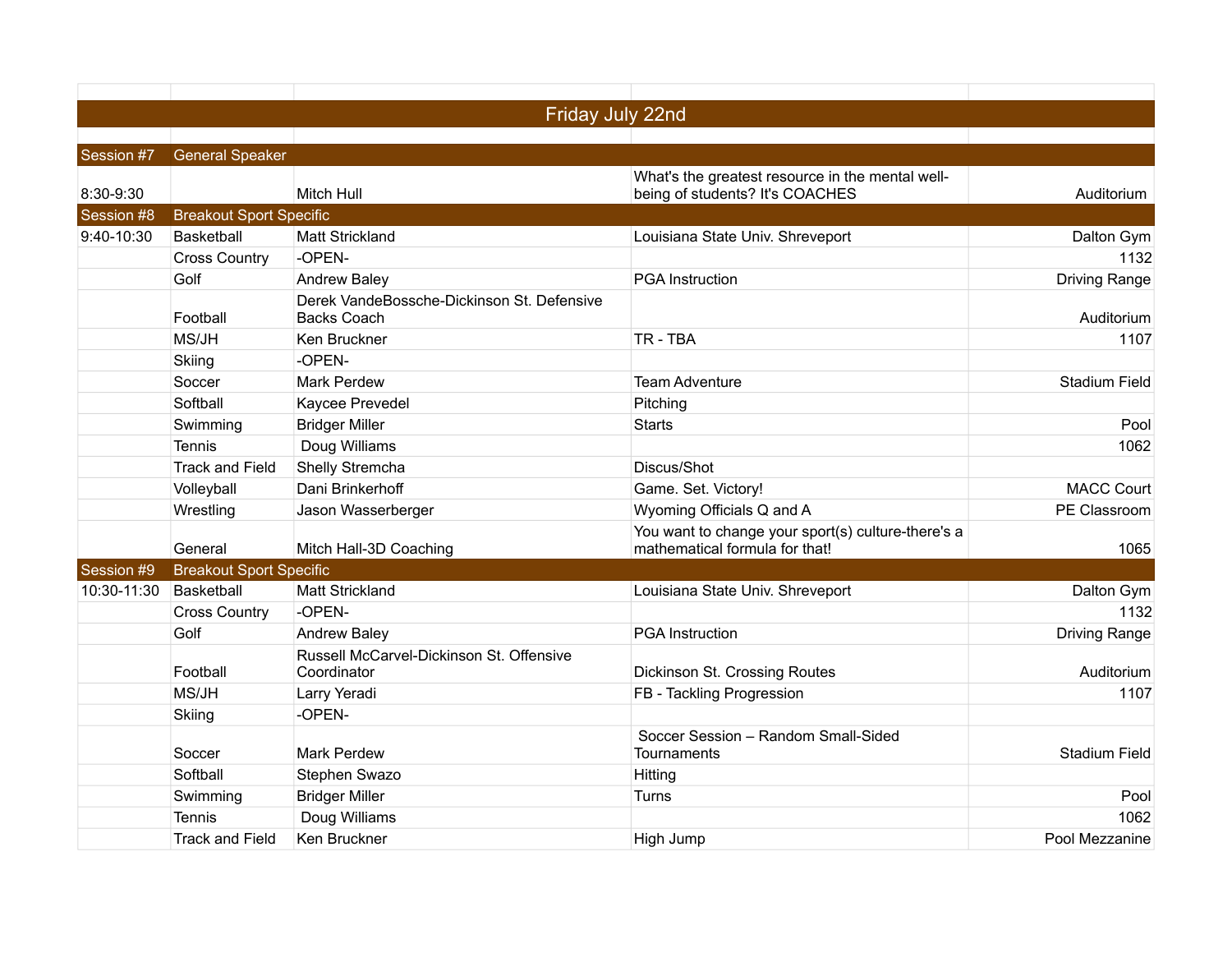|             | Volleyball                     | Dani Brinkerhoff         | Game. Set. Victory!                                                   | Court                 |
|-------------|--------------------------------|--------------------------|-----------------------------------------------------------------------|-----------------------|
|             | Wrestling                      | Jason Wasserberger       | Wyoming Officials Q and A                                             | PE Classroom          |
|             |                                |                          | Are parents your greatest asset? Not only can                         |                       |
|             | General                        | Mitch Hall-3D Coaching   | they be, they should be.                                              | 1065                  |
| 11:30-12:00 | Lunch                          |                          |                                                                       |                       |
|             | Session #10 General Speaker    |                          |                                                                       |                       |
| 12:00-1:00  |                                | Casper Ortho             |                                                                       | Auditorium            |
| Session #11 | <b>Breakout Sport Specific</b> |                          |                                                                       |                       |
| 1:05-2:00   | Basketball                     | Matt Strickland          | Louisiana State Univ. Shreveport                                      | Dalton Gym            |
|             | <b>Cross Country</b>           | -OPEN-                   |                                                                       | 1132                  |
|             | Golf                           | <b>Greg With</b>         | <b>Colorado Golf Rules Association</b>                                |                       |
|             | Football                       | -OPEN-                   |                                                                       | Auditorium            |
|             | MS/JH                          | Heath Hayes/Jeff Barnett | GEN - Maintaining Number in Junior High Sports                        | 1107                  |
|             | Skiing                         | -OPEN-                   |                                                                       |                       |
|             | Soccer                         | <b>Mark Perdew</b>       | Team Camp Q&A                                                         | <b>ROTC Room</b>      |
|             | Softball                       | <b>Blair Amoine</b>      | Catching                                                              |                       |
|             | Swimming                       | <b>Bridger Miller</b>    | <b>Workout Planning</b>                                               | Pool                  |
|             | <b>Tennis</b>                  | Doug Williams            |                                                                       | 1062                  |
|             | <b>Track and Field</b>         | Ken Bruckner             | Pole Vault                                                            | Pool Mezzanine        |
|             | Volleyball                     | Angela Sweep             | <b>Crucial Conversations</b>                                          | PE Classroom          |
|             | Wrestling                      | <b>Eddie Clark</b>       | Head Coach Star Valley High School                                    | <b>Wrestling Room</b> |
|             | General                        | Angela Sweep             | <b>Crucial Conversations</b>                                          | PE Classroom          |
| Session #12 | <b>Breakout Sport Specific</b> |                          |                                                                       |                       |
| 2:05-3:00   | <b>Basketball</b>              | Dick Lien                |                                                                       | Dalton Gym            |
|             | <b>Cross Country</b>           | -OPEN-                   |                                                                       | 1132                  |
|             | Golf                           | <b>Greg With</b>         | Colorado Golf Rules Association                                       |                       |
|             | Football                       | -OPEN-                   |                                                                       | Auditorium            |
|             | MS/JH                          | Max Mills                | GEN - Working with your High School Coach for a<br>Successful Program | 1107                  |
|             | Skiing                         | -OPEN-                   |                                                                       |                       |
|             | Soccer                         | <b>Mark Perdew</b>       | Team Camp Q&A                                                         | <b>ROTC Room</b>      |
|             | Softball                       | Dennis Sheridan          | Agility drills                                                        |                       |
|             | Swimming                       | Shawna Morgan            | <b>Rules Clinic</b>                                                   | Pool Classroom        |
|             | Tennis                         | Doug Williams            |                                                                       | 1062                  |
|             | <b>Track and Field</b>         | <b>WCA Meeting</b>       | <b>Association Meeting</b>                                            | Pool Mezzanine        |
|             | Volleyball                     | Angela Sweep             | <b>Coaches Meeting</b>                                                | PE Classroom          |
|             | Wrestling                      | <b>Trevor Wilson</b>     | Women's Wrestling in Wyoming                                          | PE Classroom          |